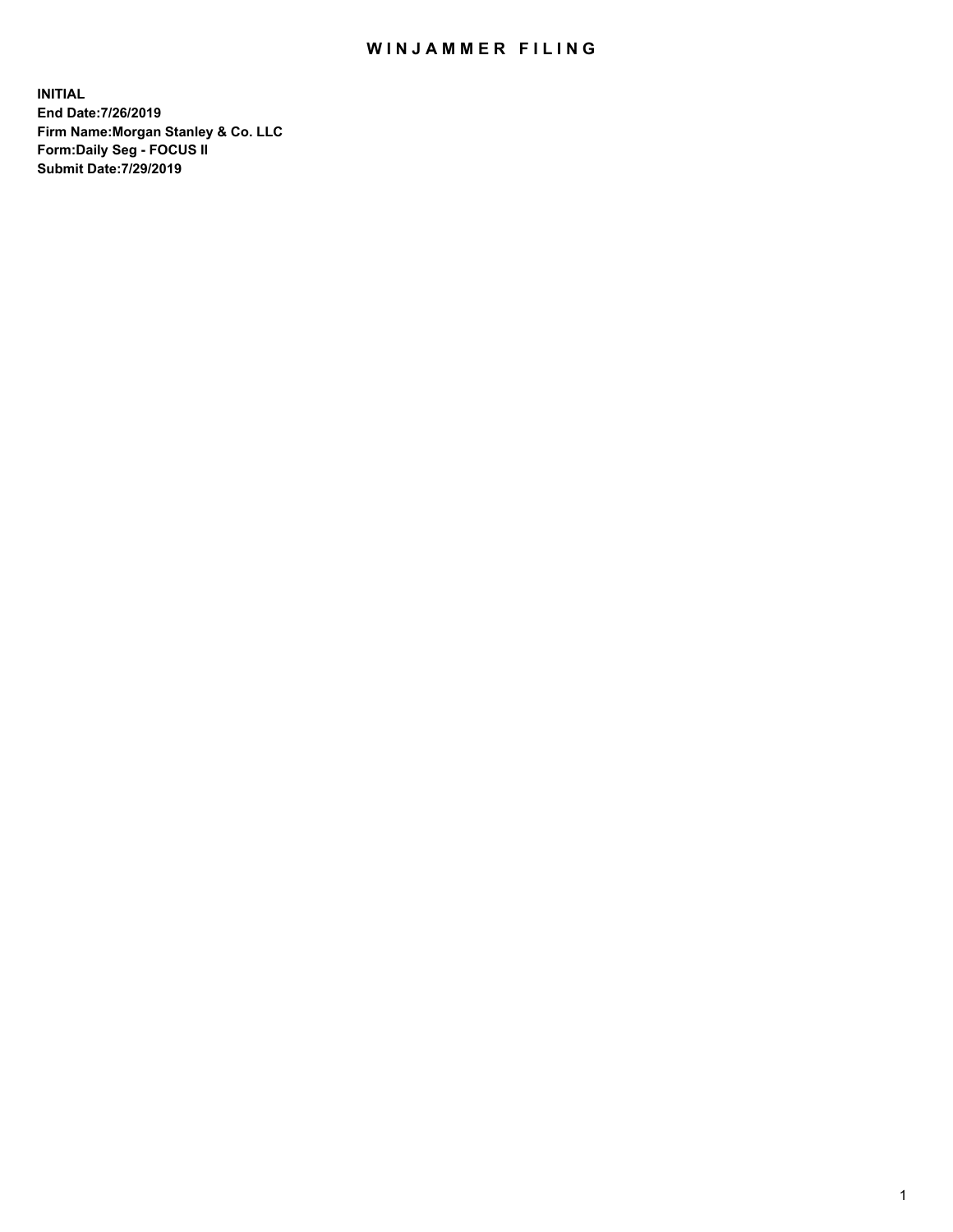**INITIAL End Date:7/26/2019 Firm Name:Morgan Stanley & Co. LLC Form:Daily Seg - FOCUS II Submit Date:7/29/2019 Daily Segregation - Cover Page**

| Name of Company                                                                                                                                                                                                                                                                                                                | Morgan Stanley & Co. LLC                                    |
|--------------------------------------------------------------------------------------------------------------------------------------------------------------------------------------------------------------------------------------------------------------------------------------------------------------------------------|-------------------------------------------------------------|
| <b>Contact Name</b>                                                                                                                                                                                                                                                                                                            | <b>Ikram Shah</b>                                           |
| <b>Contact Phone Number</b>                                                                                                                                                                                                                                                                                                    | 212-276-0963                                                |
| <b>Contact Email Address</b>                                                                                                                                                                                                                                                                                                   | Ikram.shah@morganstanley.com                                |
| FCM's Customer Segregated Funds Residual Interest Target (choose one):<br>a. Minimum dollar amount: ; or<br>b. Minimum percentage of customer segregated funds required:% ; or<br>c. Dollar amount range between: and; or<br>d. Percentage range of customer segregated funds required between:% and%.                         | 235,000,000<br><u>0</u><br>0 <sub>0</sub><br>0 <sub>0</sub> |
| FCM's Customer Secured Amount Funds Residual Interest Target (choose one):<br>a. Minimum dollar amount: ; or<br>b. Minimum percentage of customer secured funds required:%; or<br>c. Dollar amount range between: and; or<br>d. Percentage range of customer secured funds required between:% and%.                            | 140,000,000<br><u>0</u><br>0 <sub>0</sub><br>0 <sub>0</sub> |
| FCM's Cleared Swaps Customer Collateral Residual Interest Target (choose one):<br>a. Minimum dollar amount: ; or<br>b. Minimum percentage of cleared swaps customer collateral required:% ; or<br>c. Dollar amount range between: and; or<br>d. Percentage range of cleared swaps customer collateral required between:% and%. | 92,000,000<br><u>0</u><br><u>00</u><br>0 <sub>0</sub>       |

Attach supporting documents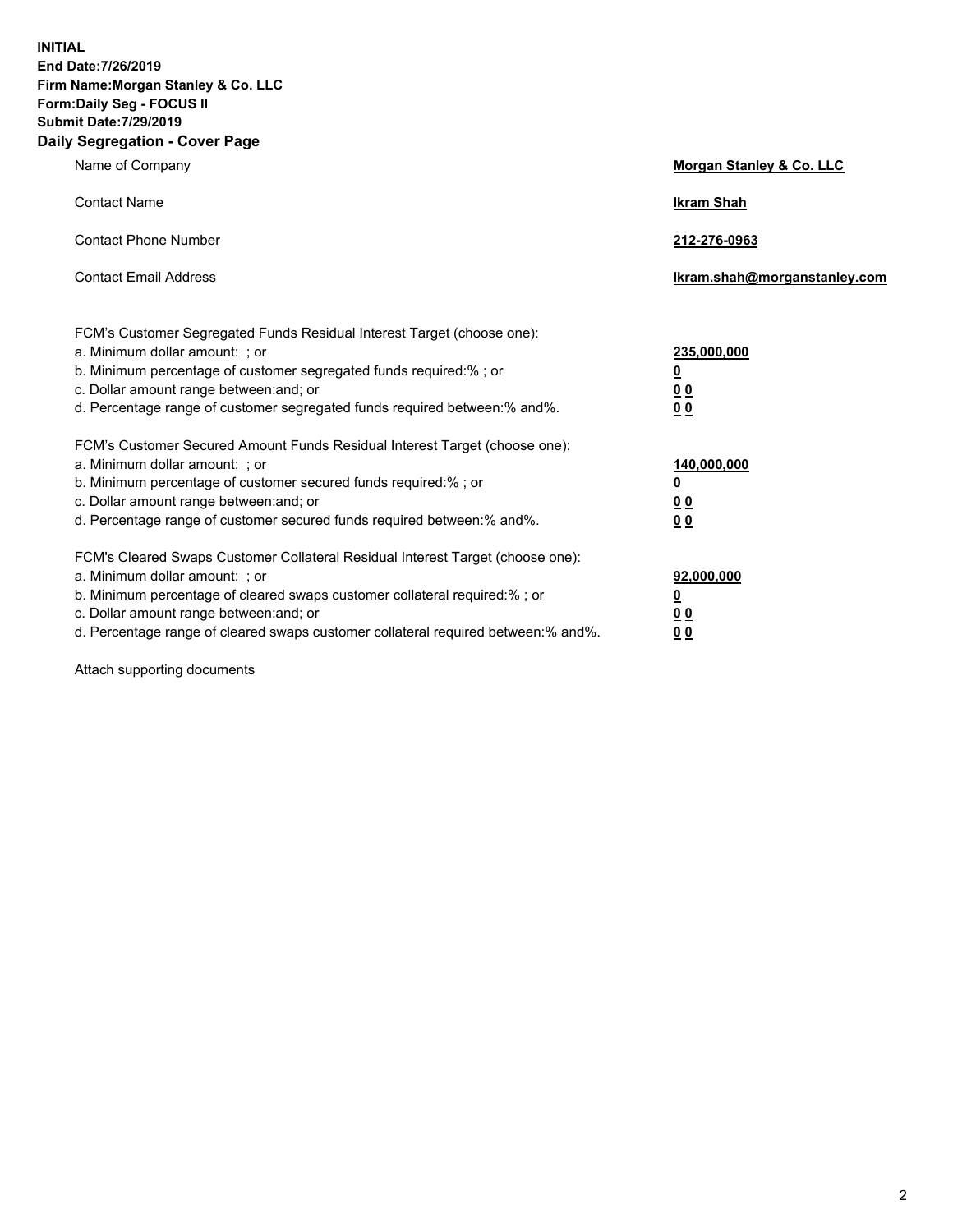## **INITIAL End Date:7/26/2019 Firm Name:Morgan Stanley & Co. LLC Form:Daily Seg - FOCUS II Submit Date:7/29/2019**

## **Daily Segregation - Secured Amounts**

|    | Foreign Futures and Foreign Options Secured Amounts                                         |                          |
|----|---------------------------------------------------------------------------------------------|--------------------------|
|    | Amount required to be set aside pursuant to law, rule or regulation of a foreign            | $0$ [7305]               |
|    | government or a rule of a self-regulatory organization authorized thereunder                |                          |
| 1. | Net ledger balance - Foreign Futures and Foreign Option Trading - All Customers             |                          |
|    | A. Cash                                                                                     | 2,661,284,637 [731       |
|    | B. Securities (at market)                                                                   | 2,531,050,117 [731       |
| 2. | Net unrealized profit (loss) in open futures contracts traded on a foreign board of trade   | 308,736,445 [7325]       |
| 3. | Exchange traded options                                                                     |                          |
|    | a. Market value of open option contracts purchased on a foreign board of trade              | 18,821,622 [7335]        |
|    | b. Market value of open contracts granted (sold) on a foreign board of trade                | -16,978,241 [7337]       |
| 4. | Net equity (deficit) (add lines 1.2. and 3.)                                                | 5,502,914,580 [734       |
| 5. | Account liquidating to a deficit and account with a debit balances - gross amount           | 71,044,036 [7351]        |
|    | Less: amount offset by customer owned securities                                            | -70,628,557 [7352]       |
| 6. | Amount required to be set aside as the secured amount - Net Liquidating Equity              | 5,503,330,059 [735       |
|    | Method (add lines 4 and 5)                                                                  |                          |
| 7. | Greater of amount required to be set aside pursuant to foreign jurisdiction (above) or line | 5,503,330,059 [736       |
|    | 6.                                                                                          |                          |
|    | FUNDS DEPOSITED IN SEPARATE REGULATION 30.7 ACCOUNTS                                        |                          |
| 1. | Cash in banks                                                                               |                          |
|    | A. Banks located in the United States                                                       | 147,754,362 [7500]       |
|    | B. Other banks qualified under Regulation 30.7                                              | 464,760,532 [7520]       |
|    |                                                                                             | [7530]                   |
| 2. | Securities                                                                                  |                          |
|    | A. In safekeeping with banks located in the United States                                   | 895,181,139 [7540]       |
|    | B. In safekeeping with other banks qualified under Regulation 30.7                          | 0 [7560] 895,181,1:      |
| 3. | Equities with registered futures commission merchants                                       |                          |
|    | A. Cash                                                                                     | 6,445,523 [7580]         |
|    | <b>B.</b> Securities                                                                        | $0$ [7590]               |
|    | C. Unrealized gain (loss) on open futures contracts                                         | 460,918 [7600]           |
|    | D. Value of long option contracts<br>E. Value of short option contracts                     | $0$ [7610]               |
| 4. | Amounts held by clearing organizations of foreign boards of trade                           | 0 [7615] 6,906,441       |
|    | A. Cash                                                                                     |                          |
|    | <b>B.</b> Securities                                                                        | $0$ [7640]<br>$0$ [7650] |
|    | C. Amount due to (from) clearing organization - daily variation                             | $0$ [7660]               |
|    | D. Value of long option contracts                                                           | $0$ [7670]               |
|    | E. Value of short option contracts                                                          | 0 [7675] 0 [7680]        |
| 5. | Amounts held by members of foreign boards of trade                                          |                          |
|    | A. Cash                                                                                     | 2,234,187,279 [770       |
|    | <b>B.</b> Securities                                                                        | 1,635,868,979 [771       |
|    | C. Unrealized gain (loss) on open futures contracts                                         | 308,275,527 [7720]       |
|    | D. Value of long option contracts                                                           | 18,821,622 [7730]        |
|    | E. Value of short option contracts                                                          | -16,978,241 [7735]       |
|    |                                                                                             | [7740]                   |
| 6. | Amounts with other depositories designated by a foreign board of trade                      | $0$ [7760]               |
| 7. | Segregated funds on hand                                                                    | $0$ [7765]               |
| 8. | Total funds in separate section 30.7 accounts                                               | 5,694,777,640 [777       |
| 9. | Excess (deficiency) Set Aside for Secured Amount (subtract line 7 Secured Statement         | 191,447,581 [7380]       |
|    | Page 1 from Line 8)                                                                         |                          |
|    |                                                                                             |                          |

- 10. Management Target Amount for Excess funds in separate section 30.7 accounts **140,000,000** [7780]
- 11. Excess (deficiency) funds in separate 30.7 accounts over (under) Management Target **51,447,581** [7785]

**284,637** [7315] **50,117** [7317]

8. 241 [7337] 014,580 [7345] Less: amount offset by customer owned securities **-70,628,557** [7352] **415,479** [7354] **5,503,330,059** [7355]

## **5,503,330,059** [7360]

4,362 [7500] B. Other banks qualified under Regulation 30.7 **464,760,532** [7520] **612,514,894**

1,139 [7540] B. IE S<mark>895,181,139</mark> [7570]

E. Value of short option contracts **0** [7615] **6,906,441** [7620]

 A. Cash **2,234,187,279** [7700] 868,979 [7710] **5,527** [7720] E. Value of short option contracts **-16,978,241** [7735] **4,180,175,166** 8. Total **7770 191,447,581** [7380]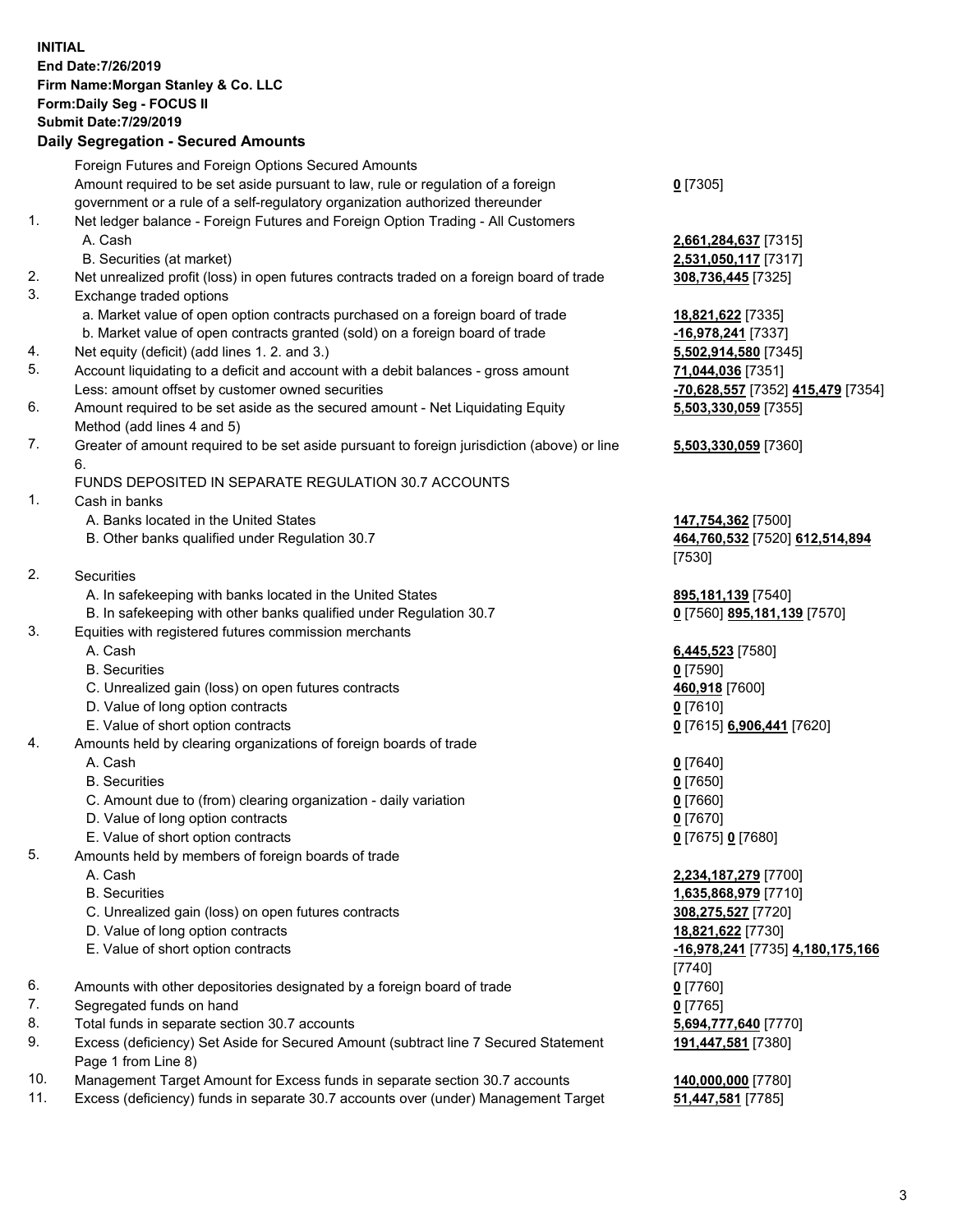**INITIAL End Date:7/26/2019 Firm Name:Morgan Stanley & Co. LLC Form:Daily Seg - FOCUS II Submit Date:7/29/2019 Daily Segregation - Segregation Statement** SEGREGATION REQUIREMENTS(Section 4d(2) of the CEAct) 1. Net ledger balance A. Cash **7,931,087,596** [7010] B. Securities (at market) **6,161,071,823** [7020] 2. Net unrealized profit (loss) in open futures contracts traded on a contract market **3,043,521,353** [7030] 3. Exchange traded options A. Add market value of open option contracts purchased on a contract market **610,677,979** [7032] B. Deduct market value of open option contracts granted (sold) on a contract market **-542,690,735** [7033] 4. Net equity (deficit) (add lines 1, 2 and 3) **17,203,668,016** [7040] 5. Accounts liquidating to a deficit and accounts with debit balances - gross amount **191,598,133** [7045] Less: amount offset by customer securities **-190,799,861** [7047] **798,272** [7050] 6. Amount required to be segregated (add lines 4 and 5) **17,204,466,288** [7060] FUNDS IN SEGREGATED ACCOUNTS 7. Deposited in segregated funds bank accounts A. Cash **4,684,823,696** [7070] B. Securities representing investments of customers' funds (at market) **0** [7080] C. Securities held for particular customers or option customers in lieu of cash (at market) **634,083,446** [7090] 8. Margins on deposit with derivatives clearing organizations of contract markets A. Cash **6,588,243,036** [7100] B. Securities representing investments of customers' funds (at market) **0** [7110] C. Securities held for particular customers or option customers in lieu of cash (at market) **5,526,988,377** [7120] 9. Net settlement from (to) derivatives clearing organizations of contract markets **-21,705,476** [7130] 10. Exchange traded options A. Value of open long option contracts **610,677,979** [7132] B. Value of open short option contracts **-542,690,735** [7133] 11. Net equities with other FCMs A. Net liquidating equity **10,102,620** [7140] B. Securities representing investments of customers' funds (at market) **0** [7160] C. Securities held for particular customers or option customers in lieu of cash (at market) **0** [7170] 12. Segregated funds on hand **0** [7150] 13. Total amount in segregation (add lines 7 through 12) **17,490,522,943** [7180] 14. Excess (deficiency) funds in segregation (subtract line 6 from line 13) **286,056,655** [7190] 15. Management Target Amount for Excess funds in segregation **235,000,000** [7194] 16. Excess (deficiency) funds in segregation over (under) Management Target Amount **51,056,655** [7198]

Excess